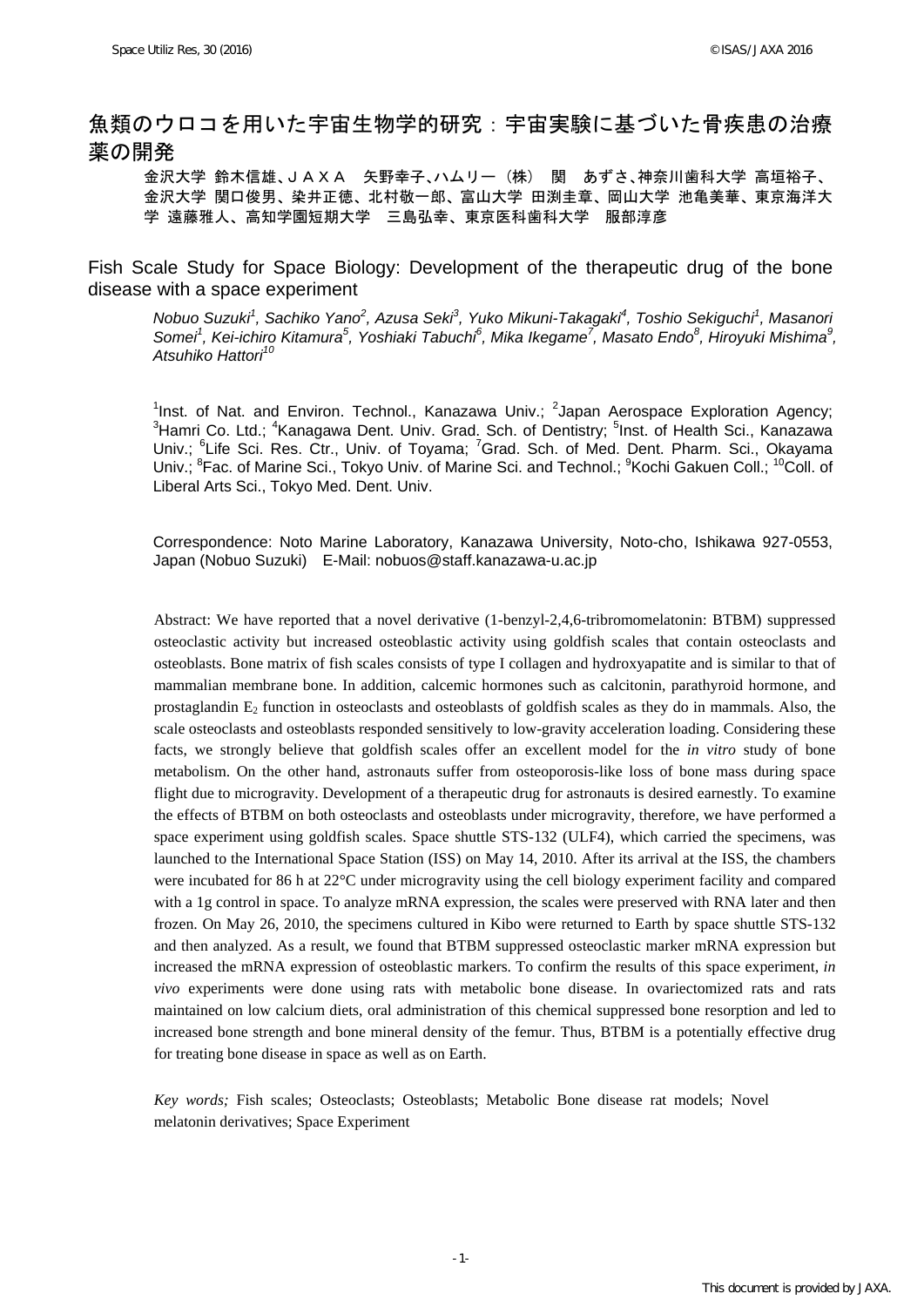#### 1.背景

魚のウロコは、石灰化した骨基質の上に骨芽細胞 と破骨細胞が共存した構造をしており、その基質は、 I 型コラーゲンからなる線維層と I 型コラーゲンとハ イドロキシアパタイトからなる骨質層の二層からな る 1, 2, 3, 4)。また、ウロコに存在する破骨細胞は多く は単核であるが、多核で波状縁を持つものも観察さ れ、そのような破骨細胞は哺乳類の破骨細胞と同様  $\mathcal{O}$ 微細構造をもち $^{3}$ 、カテプシン K や酒石酸抵抗性 酸フォスファターゼが発現している<sup>3</sup>。そこで我々 は、魚類のウロコを用いて培養・評価システムを開 発した5,6)。このシステムを用いて遠心機による静的 な過重力とバイブレーションによる動的な過重力の 応答を調べた。その結果、ウロコは、静的な過重力  $7$ 及び動的な過重力  $8, 9$ に感度よく応答することが判 明した。次に、宇宙実験を目指すために、3 次元ク リノスタットによる擬似微小重力の影響を評価した。 その結果、擬似微小重力環境ではウロコの破骨細胞 の活性が上昇し、骨芽細胞の活性が低下することが わかった 10)。

これらの成果が評価され、「きぼう」船内実験室 第 2 期利用に向けた候補テーマとして採択され、2 年の準備期間でスペースシャトルを用いた実験を 2010 年 5 月に実現することができた 11)。

本稿では、まず 1)メラトニンの骨に対する作用 について述べ、次に 2)新規メラトニン誘導体(Figure 1)の骨代謝に対する作用についてキンギョのウロコ を用いて得られた成果、3)骨疾患のモデル動物(卵 巣摘出ラット及び低カルシウム食ラット)を用いた 解析結果、さらに 4) 老齢ラットを用いた実験結果 について記載する。

以上の研究実績に基づき、我々の研究グループは、 骨密度低下作用が地上の 10 倍という宇宙環境を有 効に使用して、マウスを用いた宇宙実験を計画中で ある。

### 2.メラトニンの破骨細胞に対する作用

ウロコの評価システムを用いて、メラトニンの破 骨細胞に対する作用を解析した。その結果、メラト ニンが、破骨細胞に対して抑制的に作用することを、 脊椎動物を通して初めて明らかにした 12)。なお、ウ ロコにメラトニン受容体が発現していることも確認 しており 13)、メラトニン受容体を介して、ウロコに メラトニンが作用していると考えられる。さらにメ ラトニンの骨吸収抑制作用は、哺乳類でも確認され ている<sup>4)</sup>ので、ウロコで得られた成果は、哺乳類で も再現できたと言える。

次に、我々はメラトニンの誘導体を合成して、誘 導体の骨(ウロコ)に対する作用を解析した。



**Figure 1 Chemical structure of the** novel melatonin derivertive (BTBM: 1-benzyl-2,4,6tribromomelatonin)

## 3.ウロコを用いたメラトニン誘導体のスクリーニ ング

我々は臭素原子を導入したメラトニン誘導体に注 目して、キンギョのウロコを用いたバイオアッセイ によりスクリーニングを行った。

臭素原子を 1 個入れた誘導体である 2-モノブロモ メラトニンは、破骨細胞の活性を下げることが分か った。さらに 2-モノブロモメラトニンは、骨芽細胞 の活性を上昇させることも判明した。次に、臭素原 子を 2 個入れたメラトニン誘導体を合成して、ウロ コのアッセイ系で解析した結果、臭素原子 2 個導入 した誘導体には、このような作用がなかった。そこ で次に、臭素原子を 3 個入れたメラトニン誘導体の 作用を調べた。その結果、臭素原子を 3 個入れたト リブロモメラトニンの作用は、2-モノブロモメラト ニンよりも強く、破骨細胞の活性を抑え、骨芽細胞 を活性化させることが明らかになった。

次の段階として、トリブロモメラトニンの側鎖の 検討を行った。即ち、メラトニン、2-ブロモメラト ニン、2,4,6-トリブロモメラトニン、1-アリル-2,4,6- トリブロモメラトニン、1-プロパルギル-2,4,6-トリブ ロモ-メラトニン、1-ベンジル-2,4,6-トリブロモメラ トニン及び 2,4,6,7-テトラブロモメラトニンを合成 して、これら化合物の破骨細胞及び骨芽細胞に対す る作用をキンギョのウロコのバイオアッセイにより 評価した。培養時間は6時間に設定して、濃度は10%、 10-6、10-4 M で、化合物の作用を解析した。さらに最 も効果があった化合物において、6 時間及び 18 時間 培養で、10<sup>-11</sup>、10<sup>-10</sup>、10<sup>-9</sup>、10<sup>-8</sup> 及び 10<sup>-7</sup> M において、 骨に対する作用を調べた。

今回調べた化合物の中で、特に 1-ベンジル-2,4,6- トリブロモメラトニン (BTBM)の骨芽細胞の活性 を上昇させる作用は強く、この化合物を用いてさら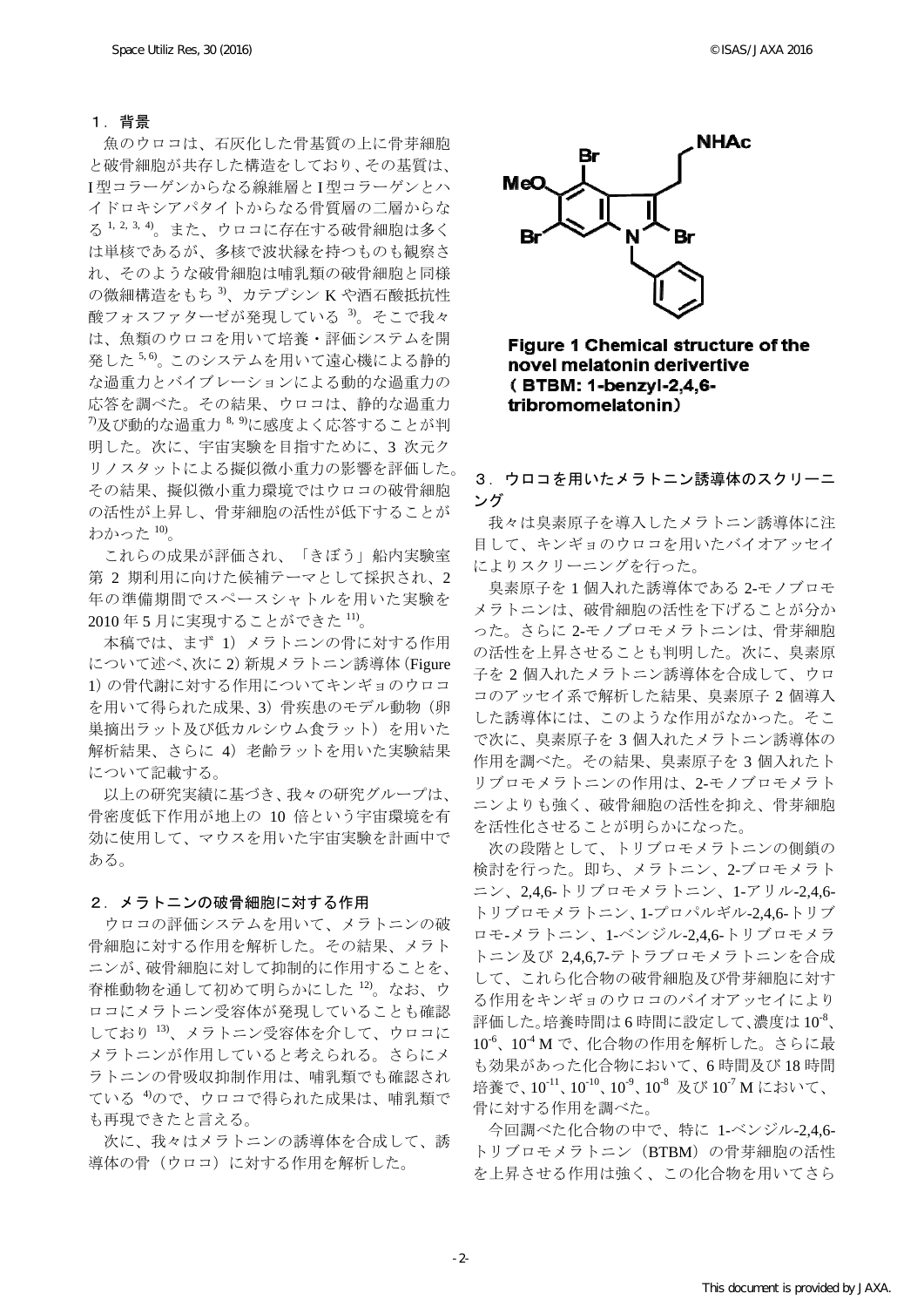に詳細に調べた。その結果、BTBM は骨芽細胞の活 性を上げ、その作用は 18 時間後でも持続しており、 10-8 M でも効果が認められた。また BTBM の破骨細 胞の活性抑制作用は、メラトニンのそれよりも強く、 6 時間培養で 10-10 M でも効果が認められた。

## 4.骨疾患モデルラットに対する新規メラトニン誘 導体の作用

急速な高齢化が進む我が国では、女性を中心とし て骨粗鬆症の患者数が増加の一途をたどり、骨折等 の運動不足による介護の人手や治療費の増大を招き、 大きな社会問題となっている。加齢性の骨粗鬆症は、 破骨細胞の活性化と骨芽細胞の活性低下により引き 起こされるが、現時点で実用化されている治療薬の 主体は、破骨細胞の活性を抑制する吸収阻害薬(ビ スホスホネート)であり、骨芽細胞の活性を確認出 来ている治療薬は副甲状腺ホルモンのみと言っても 過言ではない。しかし、これはラットにおいて発が ん性を認める等の理由から 2 年間の投与に限られ、 停止後の速やかな骨代謝作用への消失が問題になっ ている。そこで、卵巣摘出ラットを用いて BTBM の 作用を調べた。その結果、卵巣摘出ラットの大腿骨 の海綿骨の骨密度が上がり、骨強度が有意に上昇す ることがわかった。

卵巣摘出ラットに加えて、後天性栄養疾患の骨疾 患モデル(低カルシウム食ラット)を用いた動物実 験も行った。その結果、BTBM は低カルシウム食に より生じる骨代謝回転を抑制して、破骨細胞数は正 常食群と同等な値に減少した。さらに、BTBM 投与 により骨量の減少が抑制され、正常食に対して変化 がないレベルにまで回復した。

これまで若いラットを用いて実験をしてきたが、 次に老齢ラットを用いた実験も行った。即ち、老齢 ラットに卵巣摘出手術を行い、ビスホスホネートと 比較した。その結果、折り曲げ試験において、ビス ホスホネートよりも骨強度が上昇することがわかっ た。したがって、BTBM は、ビスホスホネートとは 異なり、骨形成を促進する作用がある。

## 5.今後の展望

2010 年に実施した宇宙実験の結果、BTBM により 骨芽細胞のマーカー遺伝子の発現量が上がり、一方、 破骨細胞のマーカー遺伝子 mRNA 量は低下した。さ らに宇宙実験では実施できなかった形態学的な解析

を、3 次元クリノスタットによる擬似微小重力環境 下において地上で実施した結果、破骨細胞の形態学 的な変化を伴い、骨吸収が抑制された。したがって、 BTBM は形態学的な解析からも効果があることが判 明した。

今後は、マウスを用いた宇宙実験を提案して、骨 密度低下作用が地上の 10 倍という宇宙環境を基盤 にした骨疾患の治療薬の開発を行っていく予定であ る。

## 6.引用文献

- 1) 鈴木信雄,田畑 純,和田重人,服部淳彦:魚類 のウロコを用いた新しい骨モデル系の開発と 歯科医療への応用.*Dental Diamond*,31: 68-73 (2006)
- 2) 服部淳彦,鈴木信雄,染井正徳:メラトニン Up to Date-骨とメラトニン. 日本抗加齢医学会雑誌, 2: 78-86 (2006)
- 3) Azuma, K., Kobayashi, M., Nakamura, M., Suzuki, N., Yashima, S., Iwamuro, S., Ikegame, M., Yamamoto, T. and Hattori, A.: Two osteoclastic markers expressed in multinucleate osteoclasts of goldfish scales. *Biochem. Biophys. Res. Commun.*, 362: 594-600 (2007)
- 4) Suzuki, N., Somei, M., Seki, A., Reiter, R.J. and Hattori, A.: Novel bromomelatonin derivatives as potentially effective drugs to treat bone diseases. *J. Pineal Res.*, 45: 229-234 (2008)
- 5) Suzuki, N., Suzuki, T. and Kurokawa, T.: Suppression of osteoclastic activities by calcitonin in the scales of goldfish (freshwater teleost) and nibbler (seawater teleost). *Peptides*, 21: 115-124 (2000)
- 6) 鈴木信雄:魚類のカルシトニンの特徴.*Clinical Calcium,* 15: 459-466 (2005)
- 7) Suzuki, N., Omori, K., Nakamura, M., Tabata, M.J., Ikegame, M., Ijiri, K., Kitamura, K., Nemoto, T., Shimizu, N., Kondo, T., Matsuda, K., Ando, H., Kasahara, H., Nagase, M., Nara, M. and Hattori, A.: Scale osteoblasts and osteoclasts sensitively respond to low-gravity loading by centrifuge. *Biol. Sci. Space,* 22: 3-7 (2008)
- 8) Suzuki, N., Kitamura, K., Nemoto, T., Shimizu, N., Wada, S., Kondo, T., Tabata, M.J., Sodeyama, F.,